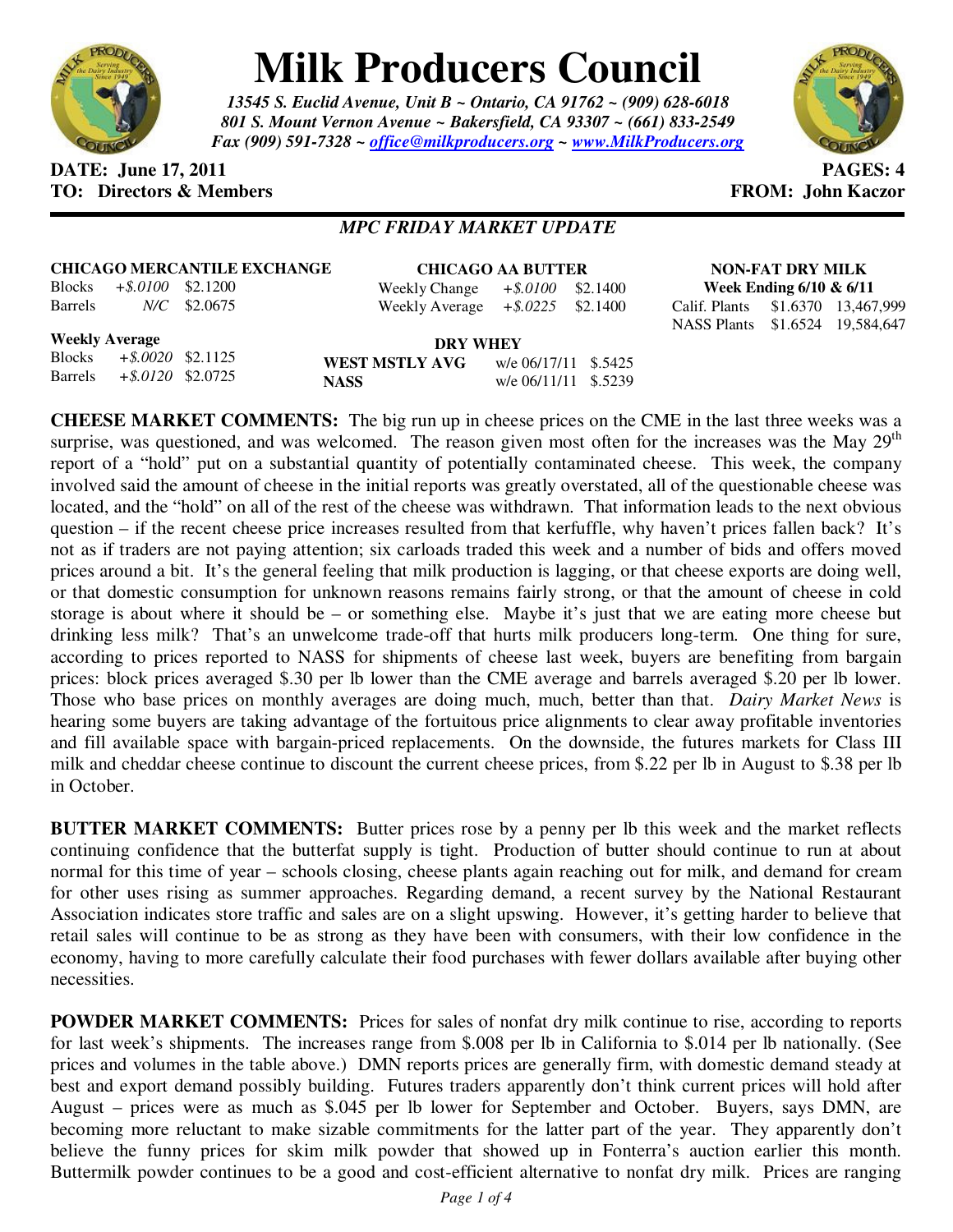about \$.10 per lb below those for NFDM. Greater usage of condensed buttermilk in the central region, and a plant with electrical problems in the East, is limiting current production. Whole milk powder prices have risen to an average of \$2.00 per lb, and production is increasing even as non-competitive exports of the product decrease.

**WHEY PRODUCTS MARKET COMMENTS:** The markets for dry whey and whey protein concentrates continue to be tight and prices continue to edge upward. DMN reports that some shipments (for domestic buyers) for both products are again falling behind and prices on the resale market are garnering premiums of up to \$.15 per lb. There appears to be wide spread competition throughout the U.S. for NFDM, BMP, DW, and WPC, as users shop for reliable supplies, reasonable prices, functionality, and competitive prices. In many cases, products in condensed form are more readily available and lower in price than their dry counterparts.

\*\*\*

## **FRED DOUMA'S PRICE PROJECTIONS…**

**June 17 Est: Quota cwt. \$21.08 Overbase cwt. \$19.38 Cls. 4a cwt. \$20.76 Cls. 4b cwt. \$18.75 Last Week: Quota cwt. \$21.04 Overbase cwt. \$19.34 Cls. 4a cwt. \$20.67 Cls. 4b cwt. \$18.72** 

**\*\*\*** 

**U.S. SENATE VOTES OVERWHELMINGLY TO IMMEDIATELY REPEAL THE ETHANOL TAX/TARIFF SUBSIDIES:** *(By Rob Vandenheuvel)* Yesterday, by a vote of 73 – 27, the U.S. Senate voted overwhelmingly to **immediately repeal** both the Ethanol Blender's Tax Credit and the tariff on imported ethanol.

As a reminder, the Ethanol Blender's Tax Credit (also known as the Volumetric Ethanol Excise Tax Credit, or VEETC) is a \$.45 per gallon tax credit available to the oil/gas companies *(let me repeat that: a tax credit available to the oil/gas companies, NOT the ethanol plants)* for every gallon of ethanol they blend with their fuel. The tariff is a \$.54 per gallon import tariff on ethanol imported into the U.S. *[The third major government assistance program for the ethanol industry – and the largest of the three – is the Renewable Fuels Standard, also known as the "ethanol mandate." This mandate requires that 12.6 billion gallons of ethanol be blended with our nation's fuel in 2011. It's estimated that almost 40% of our national corn supply is needed to fill this government-mandated demand.]*

The Ethanol Blender's Tax Credit – which provides a tax "incentive" to the oil/gas companies for an activity (the blending of ethanol with their fuel) that is largely already mandated by law – is estimated to cost the Federal Government \$5-6 billion per year in lost tax revenue.

The vote yesterday was on an amendment offered by Senators Dianne Feinstein (D-CA) and Tom Coburn (R-OK). MPC expresses great appreciation to these two Senators for their tireless work in bringing this issue to the U.S. Senate. We also greatly appreciate the other 71 Senators from around the country who took a public stand against this unwise public policy of providing billions of dollars in government subsidies for an activity that is already mandated by law. For a complete breakdown of the vote yesterday in the Senate, you can check out: http://senate.gov/legislative/LIS/roll\_call\_lists/roll\_call\_vote\_cfm.cfm?congress=112&session=1&vote=00090.

This is obviously not the end of the story. The bill that this amendment was attached to – the "Economic Development Revitalization Act" – has not yet been approved by the Senate, and must also get approval from the House and the President to become law. But whether or not this actual bill is what ends up repealing the ethanol tax/tariff subsidies, it's now clear that in an up-or-down vote, there are 73 of the 100 U.S. Senators (a veto-proof majority) that support the immediate repeal of these subsidies. The tides are certainly turning in Washington, DC on this important issue.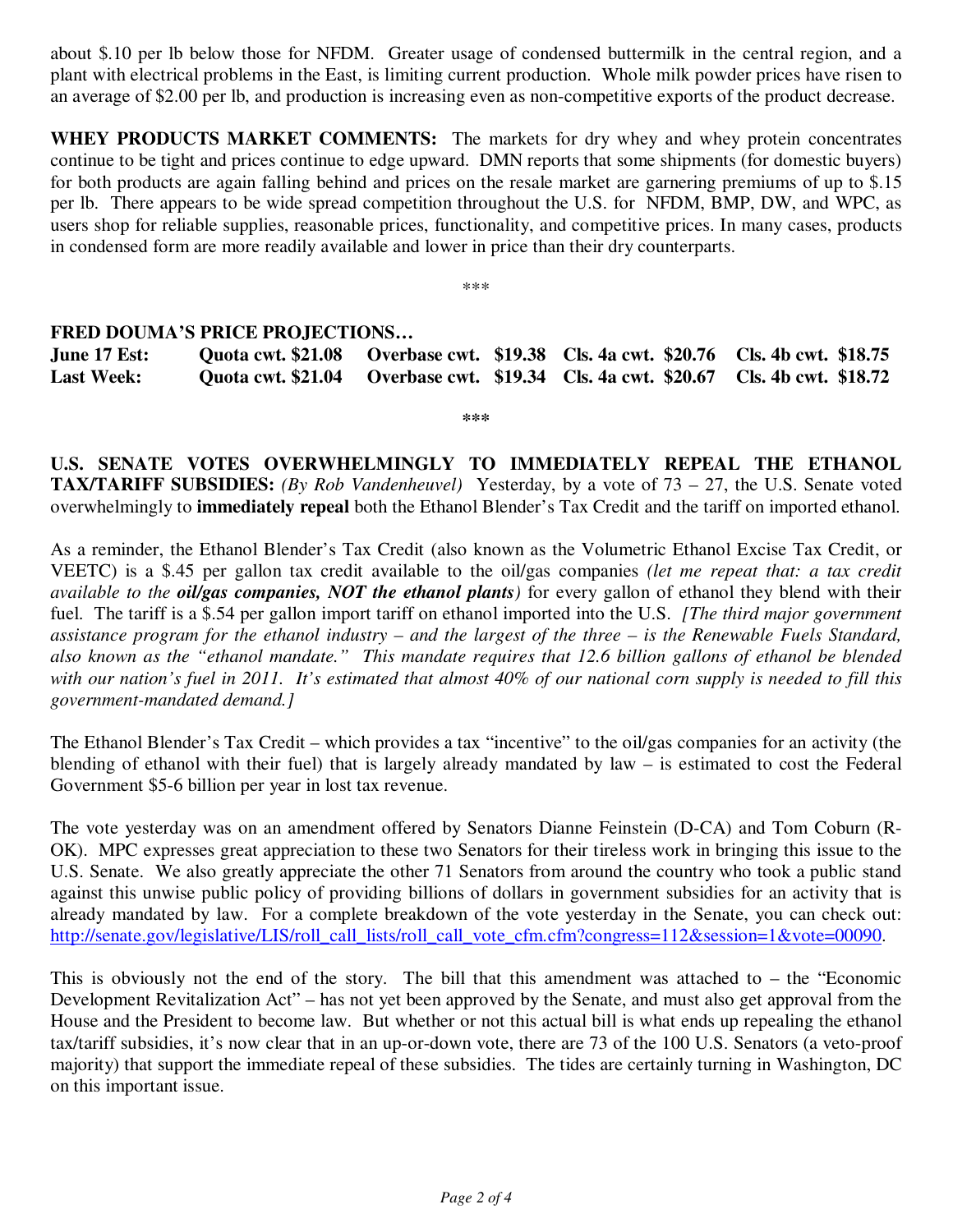**DAIRIES ENCOURAGED TO CONTACT GOVERNOR BROWN'S OFFICE TO URGE THE VETO OF THE "CARD CHECK BILL":** *(By Rob Vandenheuvel)* This week, SB 104 (a bill changing the way agricultural labor/union elections are held) was delivered to California Governor Jerry Brown's desk for signature/veto. Governor Brown now has 12 days (starting on June  $14<sup>th</sup>$ ) to decide whether to sign the bill, veto it, or do nothing (which will result in the bill becoming law). Similar legislation has been approved by the California legislature in recent years, but has each time been vetoed by then-Governor Arnold Schwarzenegger.

SB 104 would amend the California labor laws to allow elections that determine whether a business's labor force will unionize to be conducted by having workers sign union cards in public view of the union officials and their fellow workers. Currently, these elections are held by secret ballot. Obviously, this bill would create the opportunity for workers to be pressured/intimidated by not only union officials but also their colleagues.

MPC and others in the dairy industry are strongly opposed to this legislation, and are urging Governor Brown to veto SB 104, but he needs to hear from as many people as possible! **Please take a few minutes to contact Governor Brown and urge him to veto this legislation. You can contact the Governors office by fax (916- 558-3160) or by sending an electronic message through the Governors website (http://www.gov.ca.gov/m\_contact.php).** *(If you are using the Governor's website to submit comments, please select the "Food & Ag issues/concerns" as the subject of your comments so that your message is sent to the appropriate folks in the Governor's office.)*

**PRICES ARE MIXED IN FONTERRA'S LATEST AUCTION:** *(By J. Kaczor)* A statement in one of the introductory sections on the GlobalDairyTrade website, *What is GDT?,* asserts it has become "*the leading price reference indicator for the products traded*." That may have been so before New Zealand's Securities Exchange, NZX, started offering futures contracts for some of GDT's products, using the average of the Spot month prices as the basis for cash-settlement for their futures contracts. The Spot month is the first contract in each auction – the first full month after the auction month (e.g., August, for June's auctions). Recently, something came amiss.

For whatever the reason, the winning prices bid for skim milk powder in May and June rose to levels that were not supported by comparable prices reported at ports in Western Europe and the U.S., or by any known market comments about significant or unusual supply shortages or demand increases. For example, the winning price for **skim milk powder** in the June  $1<sup>st</sup>$  auction for deliveries in August was \$2.06 per lb, whereas the winning price for **whole milk powder** was \$.36 per lb lower. At the same time, *Dairy Market News* reported the high end of the price range then available for skim milk powder in Western Europe was \$1.65 per lb and the current prices for nonfat dry milk reported to NASS was \$1.64 per lb and the California plant average price was \$1.63 per lb.

The sharp price inversion between the two major internationally traded dairy products apparently did not get much attention from Fonterra or NZX, but the combination of a spot market with relatively small volumes used to settle futures contracts creates opportunities for price manipulation that traders should be concerned about. The maximum volume of skim milk powder GDT reported as available for  $1<sup>st</sup>$  contract bidding was 1.1 million lbs for each of the most recent six auctions.

The table shown here reports the winning prices and price changes from the latest auction for four products. The price inversion for the milk powders for the  $1<sup>st</sup>$  contract period narrowed by a net

| Winning Prices for June 15th, and Changes from Previous Auction |                        |           |                       |          |                     |          |                             |          |  |  |  |  |
|-----------------------------------------------------------------|------------------------|-----------|-----------------------|----------|---------------------|----------|-----------------------------|----------|--|--|--|--|
|                                                                 | <b>Whole Milk Pwdr</b> |           | <b>Skim Milk Pwdr</b> |          | <b>Anhydrous MF</b> |          | <b>Milk Protein</b><br>Conc |          |  |  |  |  |
|                                                                 | Per Ib                 | Change    | Per Ib                | Change   | Per Ib              | Change   | Per Ib                      | Change   |  |  |  |  |
| All                                                             | \$1.764                | $+ $.058$ | \$1.812               | $-$.171$ | \$2.425             | $-$.147$ | \$2.907                     | $-$.010$ |  |  |  |  |
| 1st                                                             | \$1.763                | $+$ \$057 | \$1.979               | $-$.083$ | \$2.433             | $-$.171$ | \$2.946                     | $-$.007$ |  |  |  |  |
| 2nd                                                             | \$1.767                | $+ $.033$ | \$1.854               | $-$.212$ | \$2.424             | $-$.126$ | \$2.869                     | $-$.029$ |  |  |  |  |
| 3rd                                                             | \$1.758                | $+ $.069$ | \$1.691               | $-$.126$ | \$2.411             | $-$.163$ |                             | $- -$    |  |  |  |  |

\$.14 per lb, by \$.245 per lb for the  $2^{nd}$  contract, and are gone for December deliveries. About 3% of the forecasted volume for WMP for the next twelve months was available in this auction. Percentages made available for the other products in the table were 2% for SMP, 5.5% for AMF, and 4% for MPC.